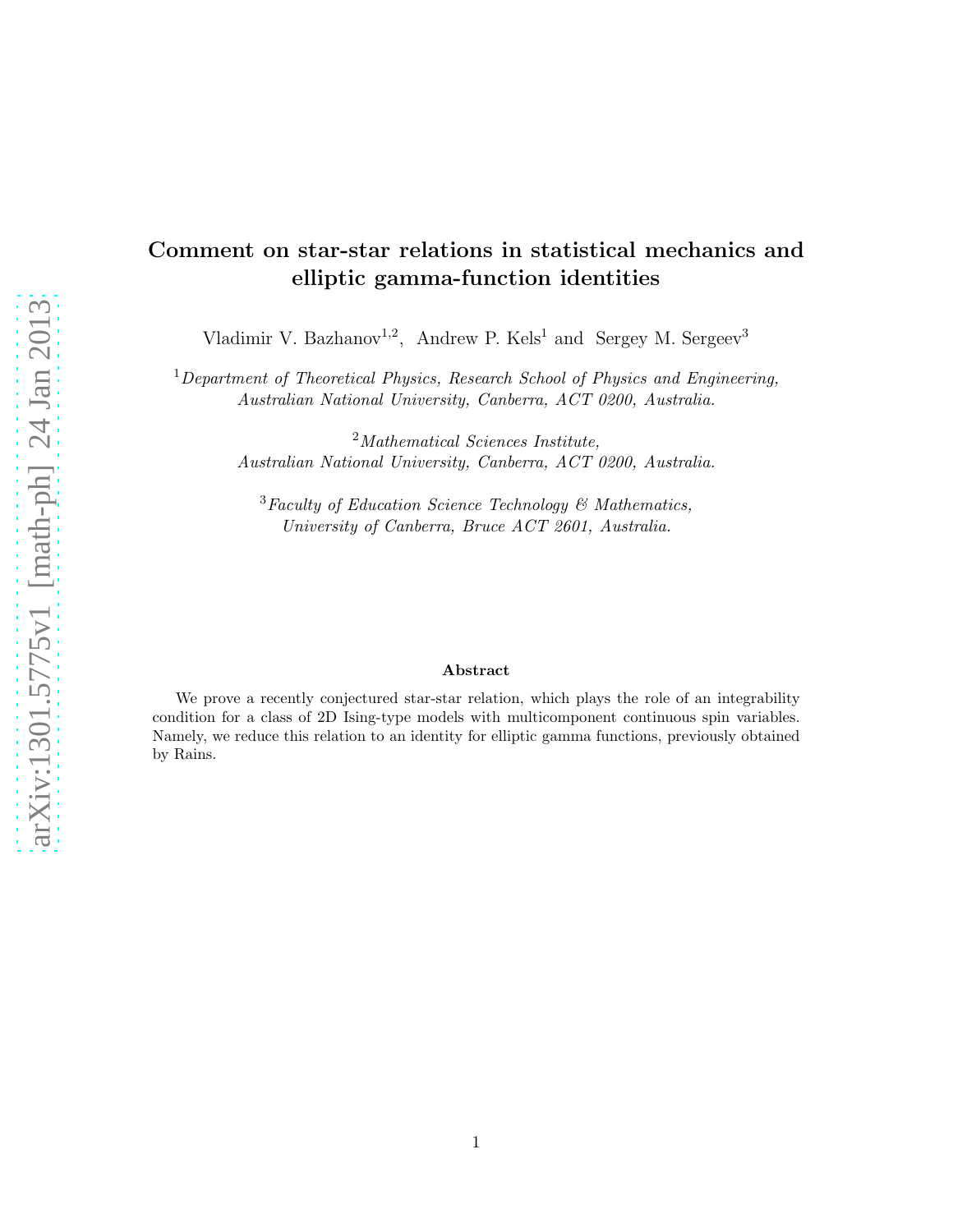### 1 Introduction

Recently two of us [\[1,](#page-6-0) [2\]](#page-6-1) introduced a new class of exactly solvable 2D lattice models of statistical mechanics, which involve continuous spin variables taking values on a circle. The interest in these models is motivated by various applications. In statistical mechanics they serve as rather general "master models", containing many important particular limits, such as the Ising, chiral Potts [\[3,](#page-6-2) [4\]](#page-6-3), Kashiwara-Miwa [\[5\]](#page-6-4), Faddeev-Volkov [\[6,](#page-6-5) [7\]](#page-6-6) and other models. Mathematically, the new models are deeply related to the theory of elliptic hypergeometric functions [\[8\]](#page-6-7). For instance, the celebrated elliptic beta integral [\[9\]](#page-6-8), which lies at the basis of this theory, is shown [\[1\]](#page-6-0) to be a Yang-Baxter (startriangle) relation, defining perfectly physical integrable lattice models of statistical mechanics. Other interesting connections are discussed in [\[10](#page-6-9)[–13\]](#page-6-10). We mention, in particular, that the elliptic gammafunctions arise in calculations of superconformal indices connected with electric-magnetic dualities in 4D  $\mathcal{N} = 1$  superconformal Yang-Mills theories [\[14\]](#page-6-11). Most remarkably, as recently discovered in [\[15–](#page-6-12)[17\]](#page-7-0), the superconformal indices in 4D superconformal quiver gauge theories precisely coincide with partition functions of the 2D lattice "master models" [\[1,](#page-6-0) [2\]](#page-6-1) discussed here. Interestingly, in this correspondence the Seiberg duality for the superconformal indices reduces to Baxter's Zinvariance [\[18\]](#page-7-1) for the partition function under (generalized) "star-triangular moves" of the 2D lattice.

Here we resolve an outstanding question for these models concerning the so-called *star-star relation*, conjectured in [\[2\]](#page-6-1). This relation serves as an integrability condition, as it implies the Yang-Baxter equation, the Z-invariance of the partition function and the commutativity of row-torow transfer matrices. In this letter we completely prove this star-star relation by reducing it to a transformation formula for elliptic hypergeometric integrals, previously obtained by Rains [\[19\]](#page-7-2).

#### 2 Edge-interaction model with continuous spins

In this Section we formulate the star-star relation conjectured in [\[2\]](#page-6-1) (see [\(14\)](#page-4-0) below). First, we need to briefly describe the associated two-dimensional edge-interaction model; full details can be found in [\[2\]](#page-6-1). Consider the regular square lattice, drawn diagonally as in Fig. [1.](#page-2-0) The edges of the lattice are shown with bold lines and the sites are shown with either open or filled circles in a checkerboard order. At the moment we will not distinguish these two type of sites. At each lattice site place a n-component continuous spin variable

<span id="page-1-0"></span>
$$
\boldsymbol{x} = \{x_1, \dots, x_n\} \in \mathbb{R}^n, \qquad 0 \le x_j < \pi, \qquad \sum_{j=1}^n x_j = 0 \pmod{\pi} \,.
$$

Note that due to the restriction on the total sum, there are only  $(n-1)$  independent variables  $x_i$ . For further reference define the integration measure

$$
\int dx = \int_0^{\pi} \cdots \int_0^{\pi} dx_1 \cdots dx_{n-1} , \qquad (2)
$$

over the space of states of a single spin. Fig. [1](#page-2-0) also shows an auxiliary *medial* lattice whose sites lie on the edges of the original square lattice. The medial lattice is drawn with alternating thin and dotted lines. The lines are directed as indicated by arrows. To each horizontal (vertical) line on the medial lattice assign a rapidity variable  $u(v)$ . In general these variables may be different for different lines. However, a convenient level of generality that we shall use here is to assign the same rapidity  $u$  to all thin horizontal lines and the same variable  $u'$  to all dotted horizontal lines. Similarly, assign the variables  $v$  and  $v'$  to thin and dotted vertical lines as indicated in Fig. [1.](#page-2-0)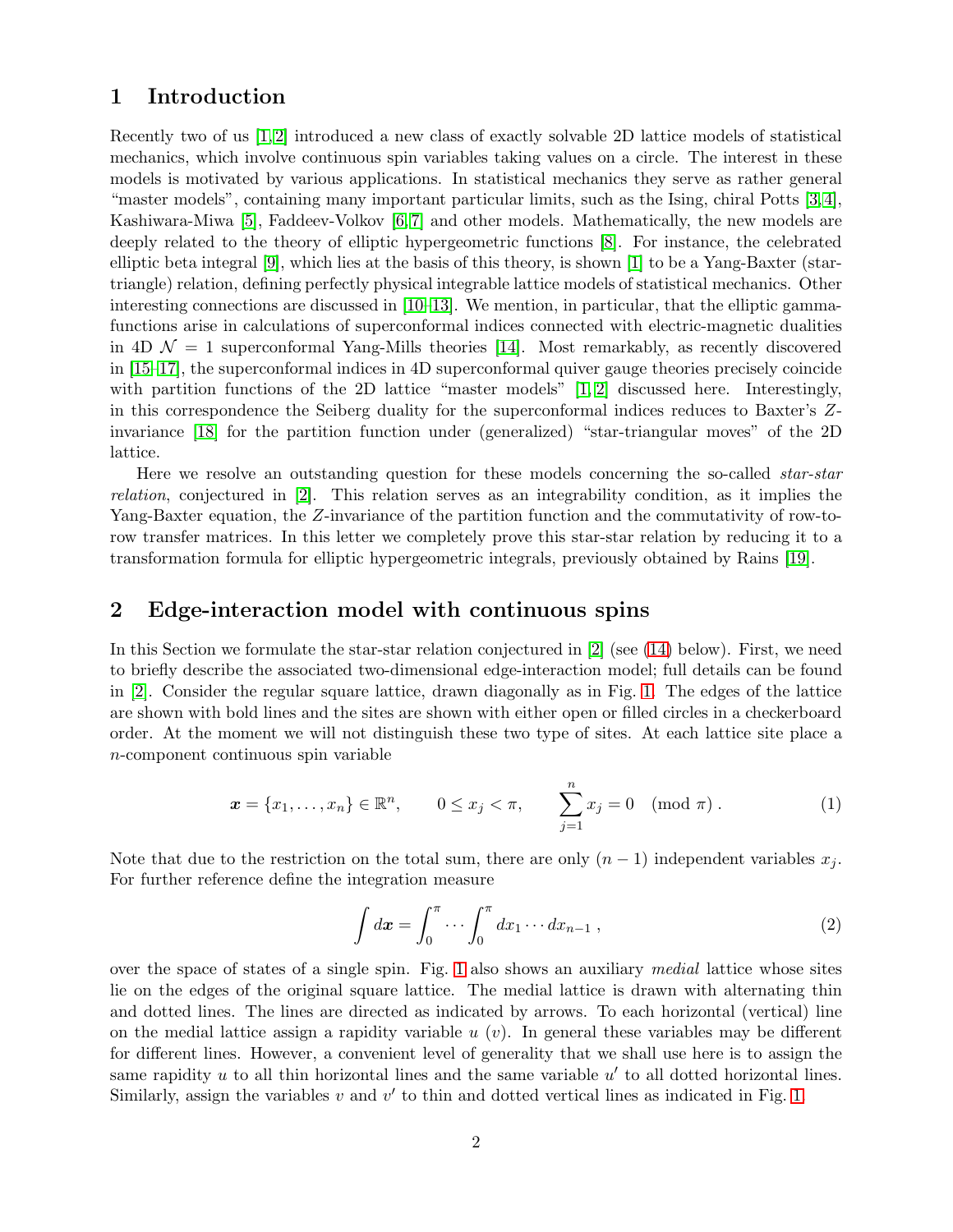<span id="page-2-0"></span>

Figure 1: The square lattice shown with bold sites and bold edges drawn diagonally. The associated medial lattice is drawn with thin and dotted horizontal and vertical lines. The lines are oriented and carry rapidity variables  $u, u', v$  and  $v'$ .

Two spins interact only if they are connected by an edge. To define the Boltzmann weights we need to introduce the elliptic gamma-function [\[8\]](#page-6-7). Let q, p be two elliptic nomes (they play the role of the temperature-like parameters),

$$
\mathsf{p} = e^{i\pi\sigma} , \quad \mathsf{q} = e^{i\pi\tau} , \quad \mathrm{Im}\,\sigma > 0, \quad \mathrm{Im}\,\tau > 0 , \tag{3}
$$

and

$$
\eta = -i\pi(\sigma + \tau)/2\,,\tag{4}
$$

denote the "crossing parameter". Define the elliptic gamma-function<sup>[1](#page-2-1)</sup>

<span id="page-2-2"></span>
$$
\Phi(z) = \prod_{j,k=0}^{\infty} \frac{1 - e^{2iz} \mathsf{q}^{2j+1} \mathsf{p}^{2k+1}}{1 - e^{-2iz} \mathsf{q}^{2j+1} \mathsf{p}^{2k+1}} = \exp\left\{ \sum_{k \neq 0} \frac{e^{-2izk}}{k(\mathsf{q}^k - \mathsf{q}^{-k})(\mathsf{p}^k - \mathsf{p}^{-k})} \right\},\tag{5}
$$

where the product formula is valid for all  $z$ , while the exponential formula is only valid in the strip

$$
-\operatorname{Re}\eta < \operatorname{Im} z < \operatorname{Re}\eta \tag{6}
$$

The function [\(5\)](#page-2-2) possesses simple periodicity and "reflection" properties

<span id="page-2-3"></span>
$$
\Phi(z + \pi) = \Phi(z), \qquad \Phi(z)\,\Phi(-z) = 1. \tag{7}
$$

Each edge is assigned a Boltzmann weight which depends on spins at the ends of the edge and on two rapidities passing through the edge. There are four types of edges differing by orientations and types of the directed rapidity lines passing through the edge. They are assigned different Boltzmann weights as shown in Fig[.2.](#page-3-0) These weights are defined as

$$
\mathbb{W}_{\alpha}(\boldsymbol{x},\boldsymbol{y}) = \kappa_n(\alpha)^{-1} \prod_{j,k=1}^n \Phi(x_j - y_k + i\alpha), \quad \overline{\mathbb{W}}_{\alpha}(\boldsymbol{x},\boldsymbol{y}) = \sqrt{\mathbb{S}(\boldsymbol{x})\mathbb{S}(\boldsymbol{y})}\mathbb{W}_{\eta-\alpha}(x,y) ,
$$
 (8)

<span id="page-2-1"></span><sup>1</sup>Our function  $\Phi(z)$  coincides with  $\Gamma(e^{-2i(z-\eta)}; \mathbf{p}^2, \mathbf{q}^2)$  in the notation of ref. [\[8\]](#page-6-7).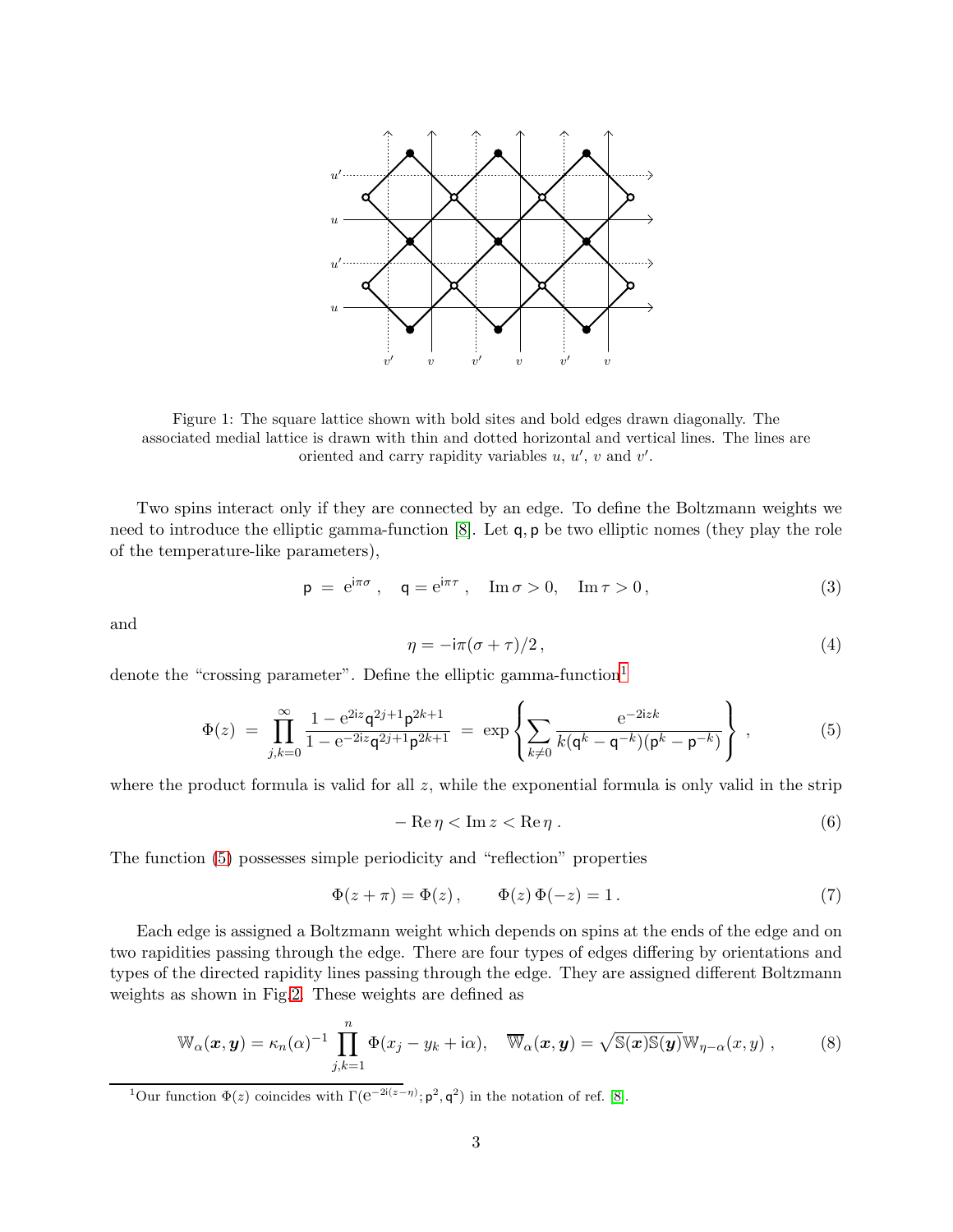<span id="page-3-0"></span>

Figure 2: Four different types of edges and their Boltzmann weights.

where  $\kappa_n(\alpha)$  is a normalization factor. The single-spin function S is given by

<span id="page-3-3"></span>
$$
\mathbb{S}(\boldsymbol{x}) = \varkappa_s^{-1} \prod_{j \neq k} \left\{ \Phi(x_j - x_k + \mathrm{i}\eta) \right\}^{-1}, \qquad \varkappa_s = n! \left( \frac{\pi}{G(\mathsf{q}) G(\mathsf{p})} \right)^{n-1}, \tag{9}
$$

where the indices  $j, k$  run over the values  $1, 2, \ldots, n$  and

<span id="page-3-2"></span>
$$
G(z) = \prod_{k=1}^{\infty} (1 - z^{2k}).
$$
\n(10)

The partition function is defined as

$$
Z = \int \prod_{\langle xy \rangle} \mathbb{W}_{u-v'}(x, y) \prod_{\langle yx \rangle} \overline{\mathbb{W}}_{u-v}(y, x) \prod_{\langle xy \rangle} \mathbb{W}_{u'-v}(xy) \prod_{\langle y, x \rangle} \overline{\mathbb{W}}_{u'-v'}(y, x) \prod_{\text{sites}} dx, \quad (11)
$$

where the four products are taken, respectively, over the four types of edges shown in Fig. [2.](#page-3-0) The integral is taken over all configurations of the spin variables on the internal lattice sites. The boundary spins are kept fixed.

<span id="page-3-1"></span>Note that the lattice in Fig. [1](#page-2-0) can be formed by periodic translations of a *four-edge star*, consisting of four edges meeting at the same site. A little inspection shows that there are only two different types of such stars shown in Fig. [3.](#page-3-1) They are either centred around "white" sites, shown with open circles or around "black" sites, shown with filled circles. Applying the rules of Fig. [2](#page-3-0) one



Figure 3: Two types of four-edge stars: a white-centred star  $\mathbb{V}^{(1)}$  (left) and a black-centred star  $\mathbb{V}^{(2)}$  (right).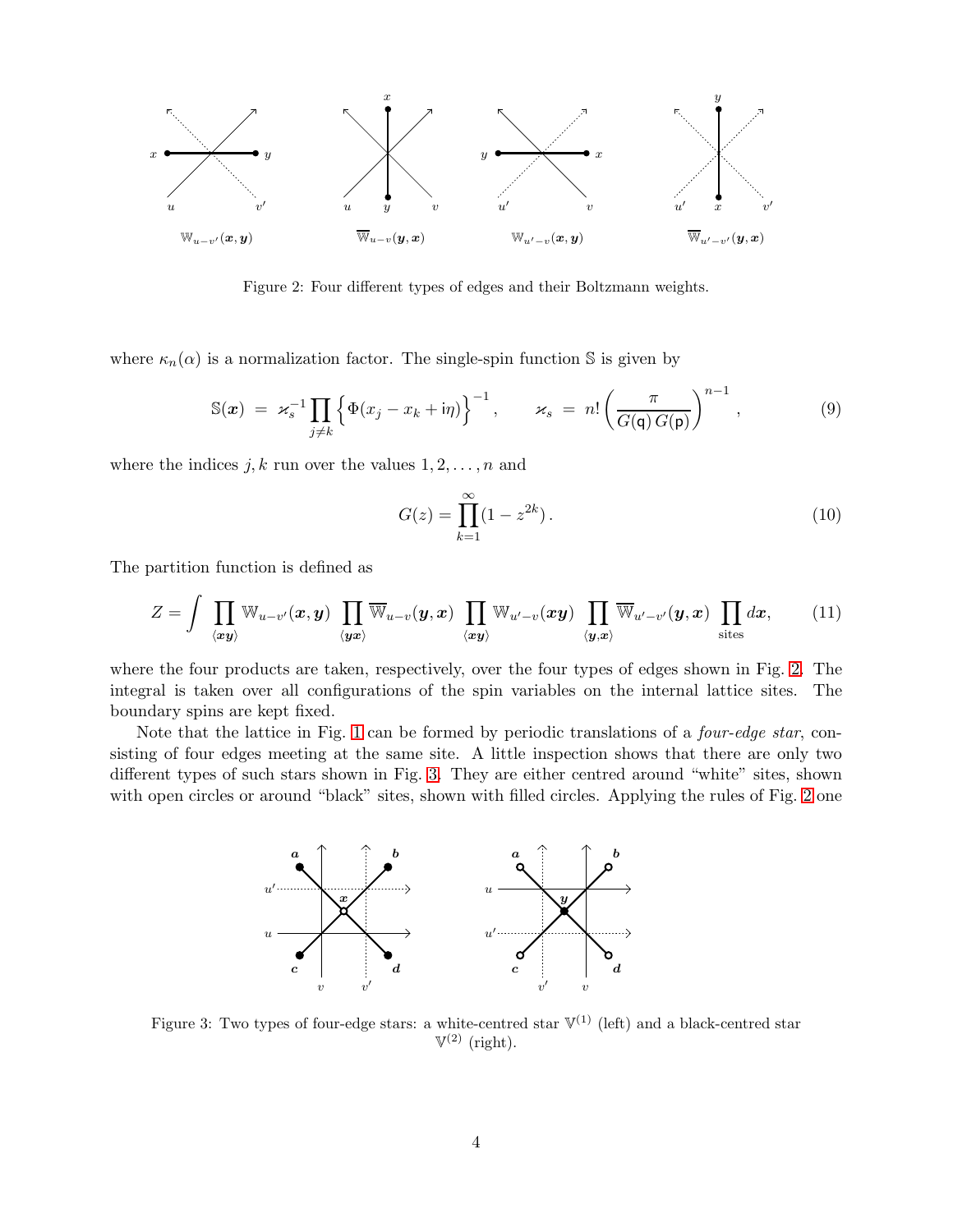can write Boltzmann weights corresponding to these stars

<span id="page-4-5"></span>
$$
\mathbb{V}_{uv}^{(1)}\left(\begin{array}{cc} \boldsymbol{a} & \boldsymbol{b} \\ \boldsymbol{c} & \boldsymbol{d} \end{array}\right)=\int d\boldsymbol{x}\,\overline{\mathbb{W}}_{u-v}(\boldsymbol{c},\boldsymbol{x})\,\overline{\mathbb{W}}_{u'-v'}(\boldsymbol{b},\boldsymbol{x})\,\mathbb{W}_{u'-v}(\boldsymbol{x},\boldsymbol{a})\,\mathbb{W}_{u-v'}(\boldsymbol{x},\boldsymbol{d})\,,\tag{12}
$$

and

<span id="page-4-8"></span>
$$
\mathbb{V}_{uv}^{(2)}\left(\begin{array}{cc} \boldsymbol{a} & \boldsymbol{b} \\ \boldsymbol{c} & \boldsymbol{d} \end{array}\right)=\int d\boldsymbol{y}\,\overline{\mathbb{W}}_{u-v}(\boldsymbol{y},\boldsymbol{b})\,\overline{\mathbb{W}}_{u'-v'}(\boldsymbol{y},\boldsymbol{c})\,\mathbb{W}_{u'-v}(\boldsymbol{d},\boldsymbol{y})\,\mathbb{W}_{u-v'}(\boldsymbol{a},\boldsymbol{y})\,,\tag{13}
$$

where the bold symbols  $u = [u, u']$  and  $v = [v, v']$  stand for the rapidity pairs. It turns out that the above two expressions are simply connected to each other

<span id="page-4-0"></span>
$$
\mathbb{W}_{v'-v}(d,c) \mathbb{W}_{u'-u}(d,b) \mathbb{V}_{uv}^{(1)}\left(\begin{array}{cc} a & b \\ c & d \end{array}\right) = \mathbb{W}_{v'-v}(b,a) \mathbb{W}_{u'-u}(c,a) \mathbb{V}_{uv}^{(2)}\left(\begin{array}{cc} a & b \\ c & d \end{array}\right).
$$
 (14)

This is precisely the *star-star relation* conjectured in [\[2\]](#page-6-1) (in the same paper it was also verified in a few orders of perturbation theory in the parameters p and q). Below we will give a complete proof of [\(14\)](#page-4-0) by reducing it to a mathematical identity, previously obtained by Rains [\[19\]](#page-7-2). Apparently, the above star-star relation is the simplest condition for the Boltzmann weights which ensures the integrability of the considered model<sup>[2](#page-4-1)</sup>. In particular, it implies the commutativity of the row-to-row transfer matrices.

#### 3 Proof of the star-star relation

Here we will use the standard notation for the elliptic gamma-function, which is simply related to our definition [\(5\)](#page-2-2),

<span id="page-4-7"></span>
$$
\Gamma(z; \mathbf{p}^2, \mathbf{q}^2) = \prod_{j,k=0}^{\infty} \frac{(1 - \mathbf{p}^{2j+2} \mathbf{q}^{2k+2}/z)}{(1 - \mathbf{p}^{2j} \mathbf{q}^{2k} z)}, \qquad \Phi(x) = \Gamma(\mathbf{p}\mathbf{q} e^{-2ix}; \mathbf{p}^2, \mathbf{q}^2), \qquad \mathbf{p}\mathbf{q} = e^{-2\eta}. \tag{15}
$$

In the following we will omit the nome arguments  $p^2$  and  $q^2$ , assuming that  $\Gamma(z) \equiv \Gamma(z; p^2, q^2)$ . Following Rains [\[19\]](#page-7-2) introduce the following elliptic hypergeometric integral[3](#page-4-2)

<span id="page-4-3"></span>
$$
\mathbf{I}_{A_{n-1}}^{(n-1)}(\{t_i\},\{s_i\}) \stackrel{\text{def}}{=} \frac{1}{n!} \left(\frac{G(\mathsf{p})\,G(\mathsf{q})}{2\pi\mathsf{i}}\right)^{n-1} \int_{|z_k|=1} \frac{\prod_{k=1}^n \prod_{j=1}^{2n} \Gamma(t_j z_k) \,\Gamma(s_j/z_k)}{\prod_{k\neq \ell} \Gamma(z_k/z_\ell)} \prod_{k=1}^{n-1} \frac{dz_k}{z_k},\qquad(16)
$$

which involve  $4n$  independent parameters

<span id="page-4-4"></span>
$$
\{t_i\} = \{t_1, t_2, \dots, t_{2n}\}, \quad \{s_i\} = \{s_1, s_2, \dots, s_{2n}\}, \quad |t_i|, |s_i| < 1, \quad i = 1, \dots, 2n\,,\tag{17}
$$

where  $n \geq 2$  and the function  $G(z)$  is defined in [\(10\)](#page-3-2). The indices k and l in the denominator of [\(16\)](#page-4-3) run over the values  $1, \ldots, n$ . All integrations are taken over the unit circles  $|z_k| = 1$ , and the variable  $z_n$  is determined by the constraint

<span id="page-4-6"></span>
$$
z_1 z_2 \cdots z_n = 1. \tag{18}
$$

<span id="page-4-1"></span><sup>&</sup>lt;sup>2</sup>For  $n = 2$  the star-star relation [\(14\)](#page-4-0) is just a consequence of the star-triangle relation, Eq.(1.5) of [\[1\]](#page-6-0), which is equivalent to the elliptic beta integral [\[9,](#page-6-8)10]. However, for  $n \geq 3$  the corresponding star-triangle relation apparently does not exist (at least it is not known to the authors) and the star-star relation [\(14\)](#page-4-0) seems to be the simplest relation of this type.

<span id="page-4-2"></span><sup>&</sup>lt;sup>3</sup>We follow Sect.4 of [\[19\]](#page-7-2), where we set  $Z \equiv 1$ . Moreover, our indices numerating parameters in [\(17\)](#page-4-4) start from 1 instead of 0 in [\[19\]](#page-7-2).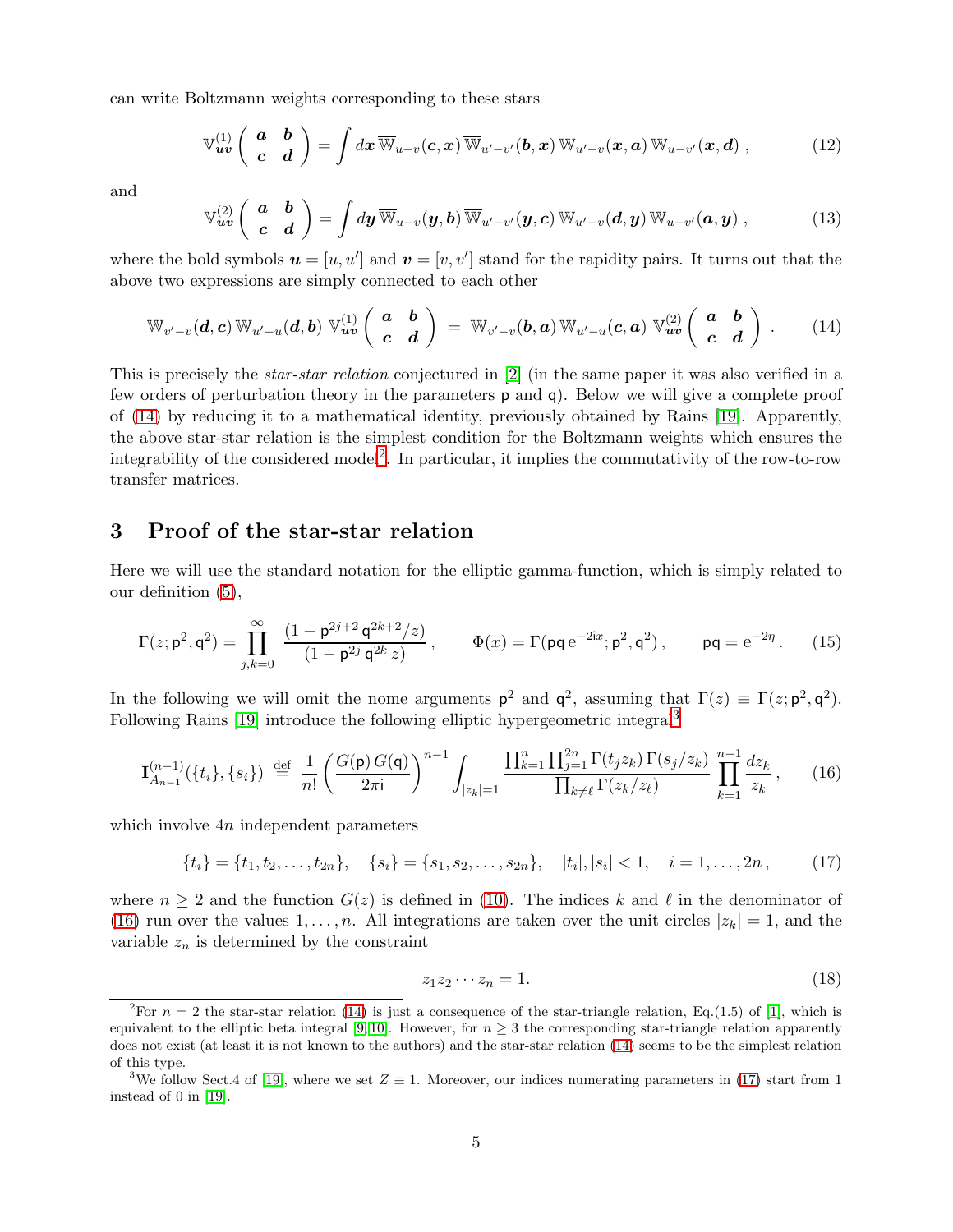The theorem 4.1 of [\[19\]](#page-7-2) (where we set  $m = n$  and  $Z = 1$ ) states the following transformation formula,

<span id="page-5-7"></span>
$$
\mathbf{I}_{A_{n-1}}^{(n-1)}(\{t_i\},\{s_i\}) = \left(\prod_{j,k=1}^{2n} \Gamma(t_j s_k)\right) \mathbf{I}_{A_{n-1}}^{(n-1)}(\{\tilde{t}_i\},\{\tilde{u}_i\})
$$
(19)

where the new parameters  $\{\tilde{t}_i\}$  and  $\{\tilde{s}_i\}$  in the RHS are given by

<span id="page-5-1"></span>
$$
\widetilde{t}_i = T^{\frac{1}{n}} t_i^{-1}, \qquad \widetilde{u}_i = U^{\frac{1}{n}} s_i^{-1}, \qquad T = \prod_{j=1}^{2n} t_j, \qquad U = \prod_{j=1}^{2n} s_j, \quad i = 1, 2, \dots, 2n. \tag{20}
$$

Consider now the star weight [\(12\)](#page-4-5) and make a change of variables  $z_j = e^{+2ix_j}$  and

<span id="page-5-0"></span>
$$
t_j = e^{-2(u-v)-2ic_j}, \quad t_{n+j} = e^{-2(u'-v')-2ib_j}, \quad s_j = e^{2(u'-v-\eta)+2ia_j}, \quad s_{n+j} = e^{2(u-v'-\eta)+2id_j}, \quad (21)
$$

where  $a_j, b_j, c_j, d_j$  are the components of the spin variables and  $j = 1, \ldots, n$ . Note that due to [\(1\)](#page-1-0) the new variables  $z_j$  obey the constraint [\(18\)](#page-4-6). Now taking into account that [\(9\)](#page-3-3) can be written as

$$
\mathbb{S}(\boldsymbol{x}) = \kappa_s^{-1} \Big( \prod_{j \neq k} \Gamma(z_j/z_k) \Big)^{-1}, \qquad z_j = e^{2ix_j}, \tag{22}
$$

it is not difficult to check that

<span id="page-5-4"></span>
$$
\mathbb{V}_{uv}^{(1)}\left(\begin{array}{cc} \boldsymbol{a} & \boldsymbol{b} \\ \boldsymbol{c} & \boldsymbol{d} \end{array}\right) \; = \; \varrho \, \mathbf{I}_{A_{n-1}}^{(n-1)}(\{t_i\}, \{s_i\}) \; , \tag{23}
$$

where

<span id="page-5-3"></span>
$$
\varrho = \frac{\sqrt{\mathbb{S}(c)\mathbb{S}(b)}}{\kappa_n(\eta - u + v)\kappa_n(\eta - u' + v')\kappa_n(u' - v)\kappa_n(u - v')} \,,\tag{24}
$$

Further, using [\(15\)](#page-4-7) and the reflection property [\(7\)](#page-2-3) for the elliptic gamma-function, one can re-write the ratio of the W-factors entering [\(14\)](#page-4-0) in the form

<span id="page-5-5"></span>
$$
\mathbb{W}_{v'-v}(\boldsymbol{b},\boldsymbol{a})\,\mathbb{W}_{u'-u}(\boldsymbol{c},\boldsymbol{a})\left[\mathbb{W}_{v'-v}(\boldsymbol{d},\boldsymbol{c})\,\mathbb{W}_{u'-u}(\boldsymbol{d},\boldsymbol{b})\right]^{-1} = \prod_{j,k=1}^{2n} \Gamma(t_j s_k)
$$
\n(25)

Next, substituting [\(21\)](#page-5-0) into [\(20\)](#page-5-1) one gets

<span id="page-5-2"></span>
$$
\tilde{t}_j = e^{-2(u'-v')+2ic_j}, \quad \tilde{t}_{n+j} = e^{-2(u-v)+2ib_j}, \quad \tilde{s}_j = e^{2(u-v'-\eta)-2ia_j}, \quad \tilde{s}_{n+j} = e^{2(u'-v-\eta)-2id_j}.
$$
 (26)

Consider now the star weight [\(13\)](#page-4-8) and make a change of variables  $z_j = e^{-2ix_j}$  (note the minus sign in the exponent). Using the variables [\(26\)](#page-5-2) one obtains

<span id="page-5-6"></span>
$$
\mathbb{V}_{uv}^{(2)}\left(\begin{array}{cc}\n\boldsymbol{a} & \boldsymbol{b} \\
\boldsymbol{c} & \boldsymbol{d}\n\end{array}\right) = \varrho \ \mathbf{I}_{A_{n-1}}^{(n-1)}(\{\tilde{t}_i\},\{\tilde{s}_i\})
$$
\n(27)

where  $\varrho$  is the same as in [\(24\)](#page-5-3). The relations [\(23\)](#page-5-4), [\(25\)](#page-5-5) and [\(27\)](#page-5-6) immediately imply that the star-star relation [\(14\)](#page-4-0) is equivalent to the Rains transformation formula [\(19\)](#page-5-7) for the elliptic hypergeometric integrals, obtained in [\[19\]](#page-7-2).

# Acknowledgments

We are grateful to Hjalmar Rosengren who brought our attention to the the work of Rains [\[19\]](#page-7-2). The work was partially supported by the Australian Research Council.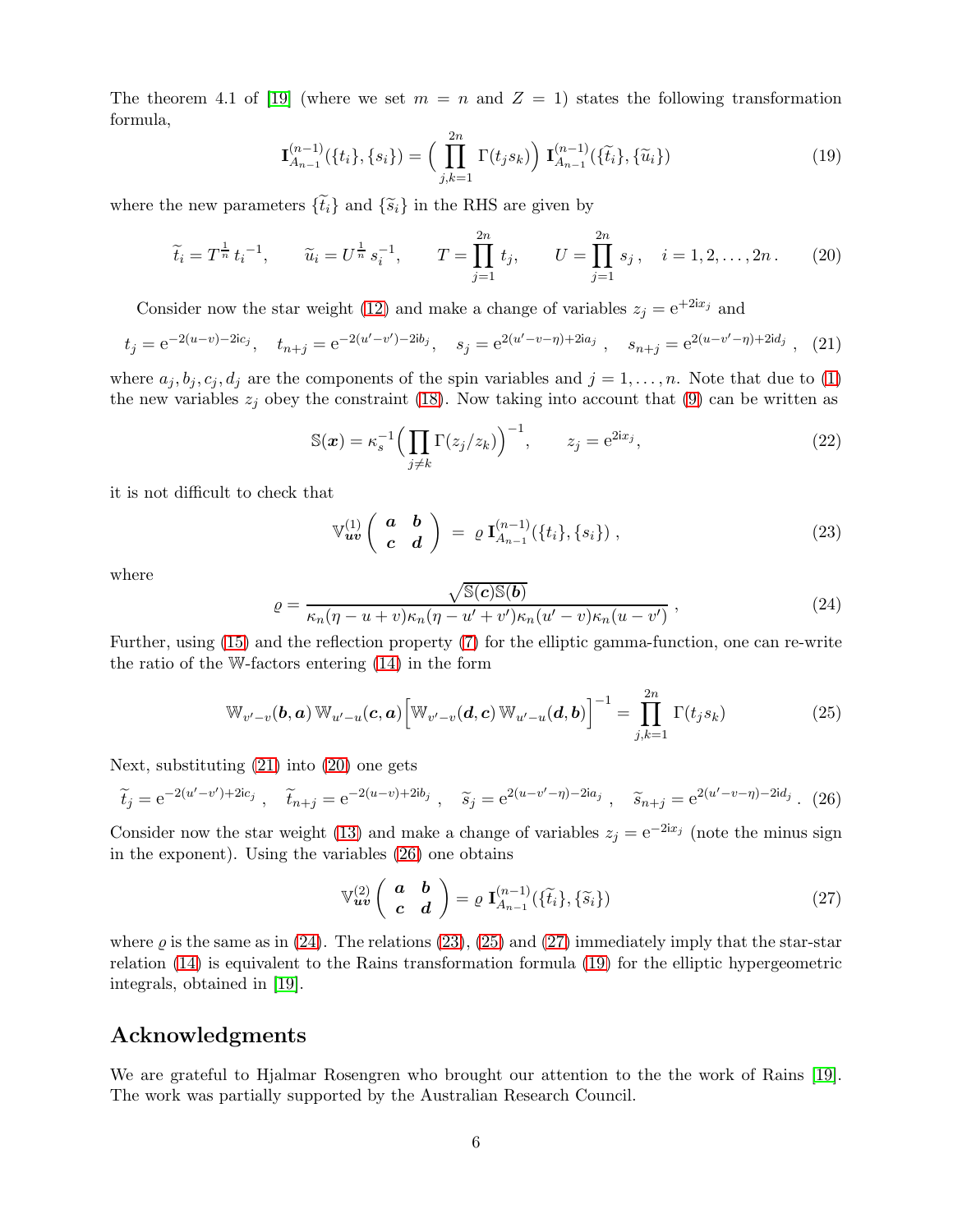# <span id="page-6-0"></span>References

- <span id="page-6-1"></span>[1] V. V. Bazhanov and S. M. Sergeev, "*A Master solution of the quantum Yang-Baxter equation and classical discrete integrable equations*," [arXiv:1006.0651 \[math-ph\]](http://arxiv.org/abs/1006.0651).
- <span id="page-6-2"></span>[2] V. V. Bazhanov and S. M. Sergeev, "*Elliptic gamma-function and multi-spin solutions of the Yang-Baxter equation*," Nucl.Phys. B856 [\(2012\) 475–496,](http://dx.doi.org/10.1016/j.nuclphysb.2011.10.032) [arXiv:1106.5874 \[math-ph\]](http://arxiv.org/abs/1106.5874).
- <span id="page-6-3"></span>[3] R. J. Baxter, J. H. H. Perk, and H. Au-Yang, "*New solutions of the star triangle relations for the chiral Potts model*," Phys. Lett. A128 [\(1988\) 138–142.](http://dx.doi.org/10.1016/0375-9601(88)90896-1)
- [4] H. Au-Yang, B. M. McCoy, J. H. H. perk, S. Tang, and M.-L. Yan, "*Commuting transfer matrices in the chiral Potts models: Solutions of star-triangle equations with genus*  $> 1$ ," Phys. Lett. A123 (1987) 219–223.
- <span id="page-6-5"></span><span id="page-6-4"></span>[5] M. Kashiwara and T. Miwa, "*A class of elliptic solutions to the star-triangle relation*," Nuclear Physics B 275 (1986) 121–134.
- [6] A. Y. Volkov and L. D. Faddeev, "*Yang-Baxterization of the quantum dilogarithm*," Zapiski Nauchnykh Seminarov POMI 224 (1995) 146–154. English translation: J. Math. Sci. 88 (1998) 202-207.
- <span id="page-6-6"></span>[7] V. V. Bazhanov, V. V. Mangazeev, and S. M. Sergeev, "*Faddeev-Volkov solution of the Yang-Baxter Equation and Discrete Conformal Symmetry*," Nucl. Phys. B784 (2007) 234–258, [hep-th/0703041](http://arxiv.org/abs/hep-th/0703041).
- <span id="page-6-7"></span>[8] V. P. Spiridonov, "*Essays on the theory of elliptic hypergeometric functions*," Uspekhi Mat. Nauk 63 [\(2008\) no. 3\(381\), 3–72.](http://dx.doi.org/10.1070/RM2008v063n03ABEH004533) <http://dx.doi.org/10.1070/RM2008v063n03ABEH004533>.
- <span id="page-6-8"></span>[9] V. P. Spiridonov, "*On the elliptic beta function*," Uspekhi Mat. Nauk 56 (1) [\(2001\) no. 1, 181–182.](http://dx.doi.org/10.1070/rm2001v056n01ABEH000374) <http://dx.doi.org/10.1070/rm2001v056n01ABEH000374>. English translation: Russ. Math. Surveys 56 (1) (2001) 185-186.
- <span id="page-6-9"></span>[10] V. P. Spiridonov, "*Elliptic beta integrals and solvable models of statistical mechanics*," [arXiv:1011.3798 \[hep-th\]](http://arxiv.org/abs/1011.3798).
- [11] R. Kashaev, F. Luo, and G. Vartanov, "*A TQFT of Turaev-Viro type on shaped triangulations*," [arXiv:1210.8393 \[math.QA\]](http://arxiv.org/abs/1210.8393).
- [12] D. Chicherin, S. Derkachov, and A. Isaev, "*Conformal group: R-matrix and star-triangle relation*," [arXiv:1206.4150 \[math-ph\]](http://arxiv.org/abs/1206.4150).
- <span id="page-6-10"></span>[13] D. Chicherin, S. Derkachov, D. Karakhanyan, and R. Kirschner, "*Baxter operators with deformed symmetry*," Nucl.Phys. B868 [\(2013\) 652–683,](http://dx.doi.org/10.1016/j.nuclphysb.2012.12.002) [arXiv:1211.2965 \[math-ph\]](http://arxiv.org/abs/1211.2965).
- <span id="page-6-11"></span>[14] V. Spiridonov and G. Vartanov, "*Elliptic hypergeometry of supersymmetric dualities II. Orthogonal groups, knots, and vortices*," [arXiv:1107.5788 \[hep-th\]](http://arxiv.org/abs/1107.5788).
- <span id="page-6-12"></span>[15] M. Yamazaki, "*Quivers, YBE and 3-manifolds*," JHEP 1205 [\(2012\) 147,](http://dx.doi.org/10.1007/JHEP05(2012)147) [arXiv:1203.5784 \[hep-th\]](http://arxiv.org/abs/1203.5784).